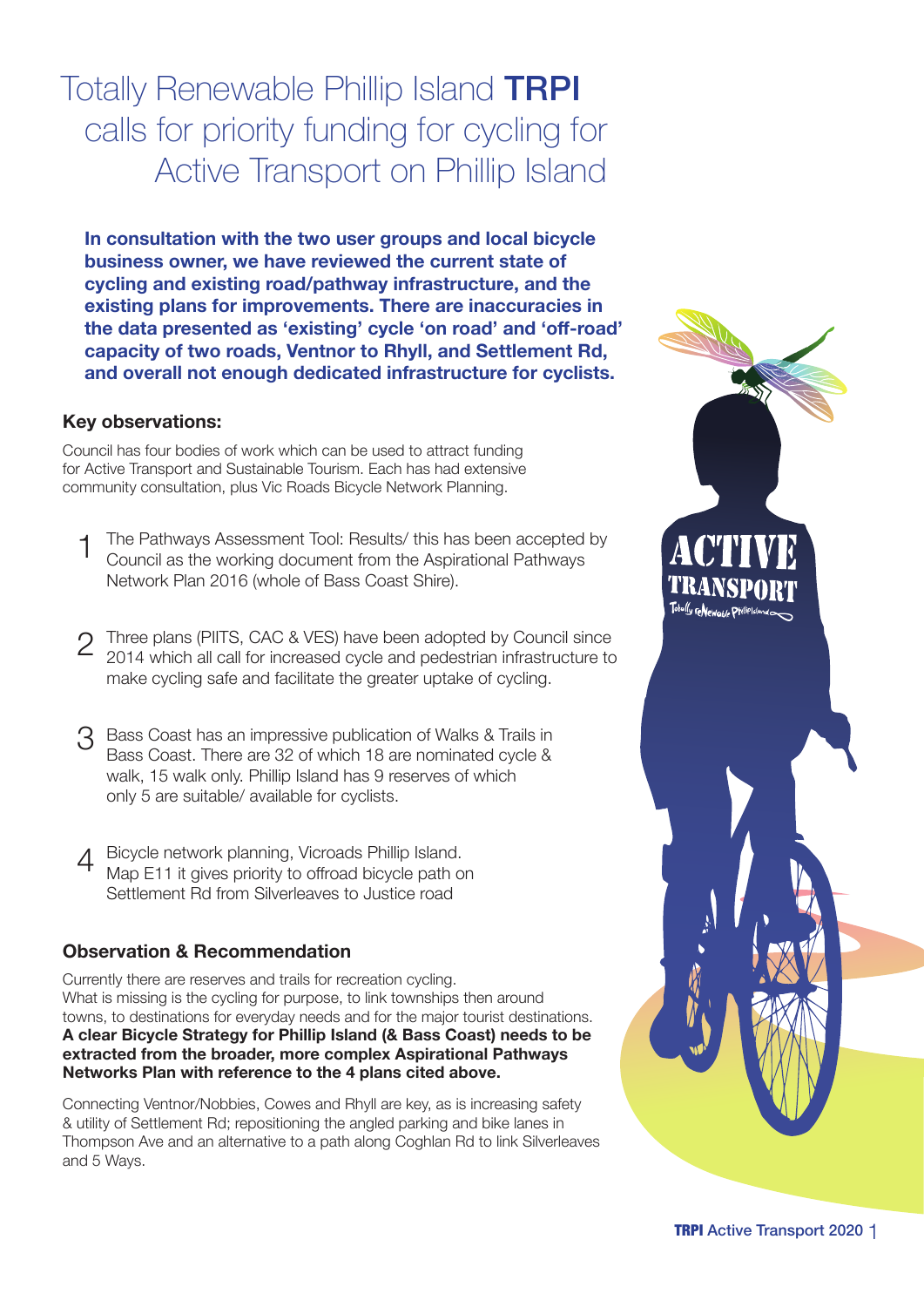### **TRPI** calls for priority funding for cycling for Active Transport on Phillip Island

# INDEX

### Page one

– Summary

### Page three

– Key messages from Victorian Cycling Strategy 2018 -2028

### Page four

– Health benefits of cycling: A systematic review main findings

### Page five

– Current state for those wishing to cycle on Phillip Island – Accurate data must be the basis of all planning

### Page six

- Three significant reports to Council & their recommendations
- Cowes Activity Centre Plan (CAC) 2015

### Page seven

- PIITS 2014 report
- Recommended Actions /Short & Medium Term
- Pathways existing and proposed information

### Page eight

- Visitor Economy Strategy (VES) 2016
- Game Changer Project 8
- Recommendations from the Phillip Island Cyclists Face Book group

### Page nine

- Members of the Bicycle Users Group (BUGS)
- Recommendations

### Page ten

– Local Business BICYCLE REPAIRMAN / Wayne Foster, Cowes

### Page eleven

- Summary
- Report contact
- References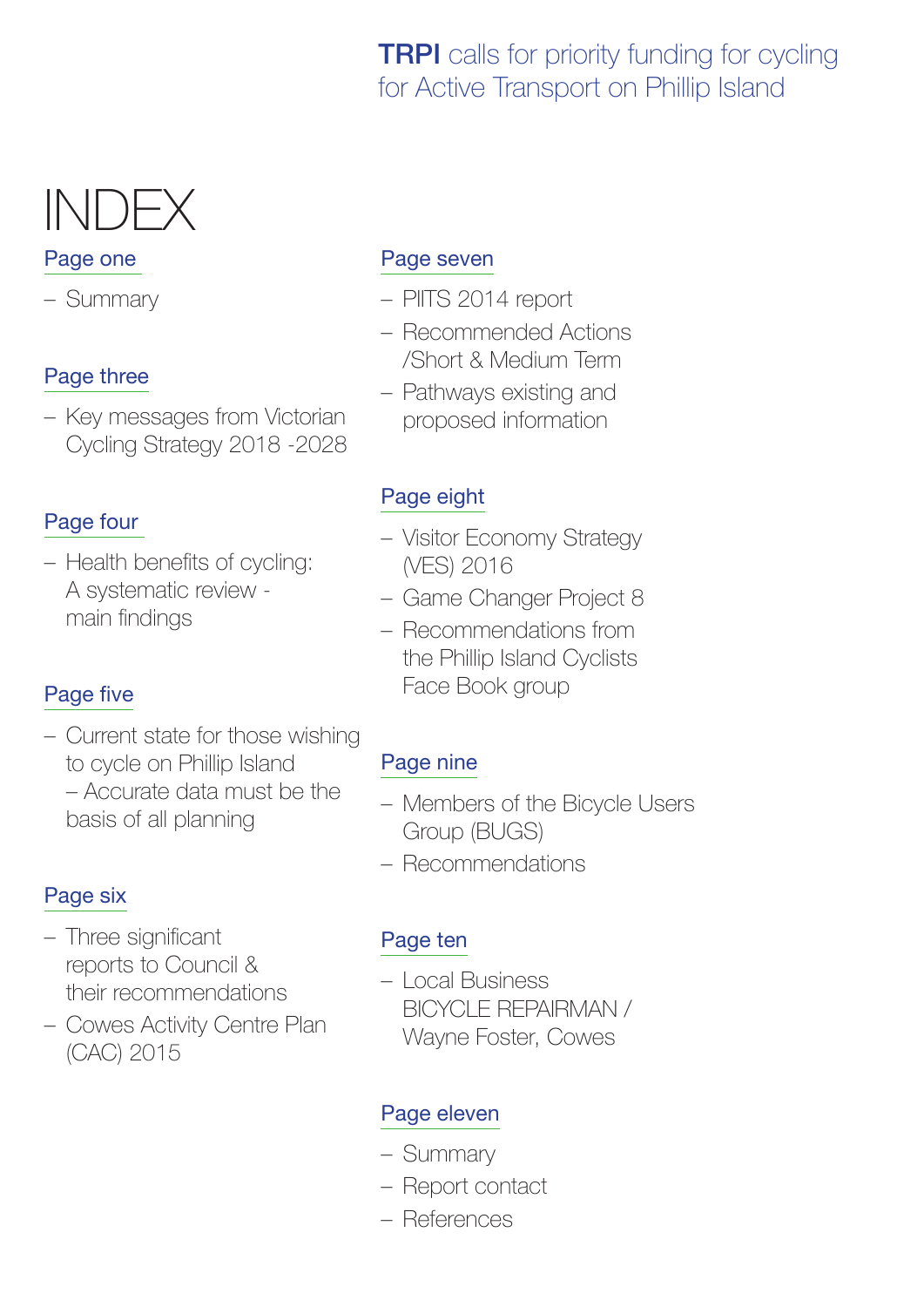### **Background**

Key messages from Victorian Cycling Strategy 2018 -2028

- 1 60% population interested but concerned
- Cycling needs investment to make it safer & lower stress, to increase cycling participation
- 3 Children- single most effective way to reduce childhood obesity is for Active Transport; also more likely to continue cycling in adult life
- △ Simple strategy for Melb & Regional cities: 'being able to meet most of their everyday needs through a 20 minute walk, cycle or PT trip from their home = ' 20 minute neighbourhood concept'
- 5 Cycling is more efficient than cars & trams in areas of high congestion
- 6 Need to create safer / lower stress journeys (separate from motor vehicles)
- Need integrated network- feel safe/ remove barriers & hot spots
- 8 Cycling for commuting- not on shared paths
- 9 Integrate cycling with PT more: Increase end of trip facilities & parking; carry bikes on PT
- 10 Recreational routes- encourage investment & growth of services for cyclists

TRPI sees opportunity for local business development, to grow the business of cycling and eco based tourism.

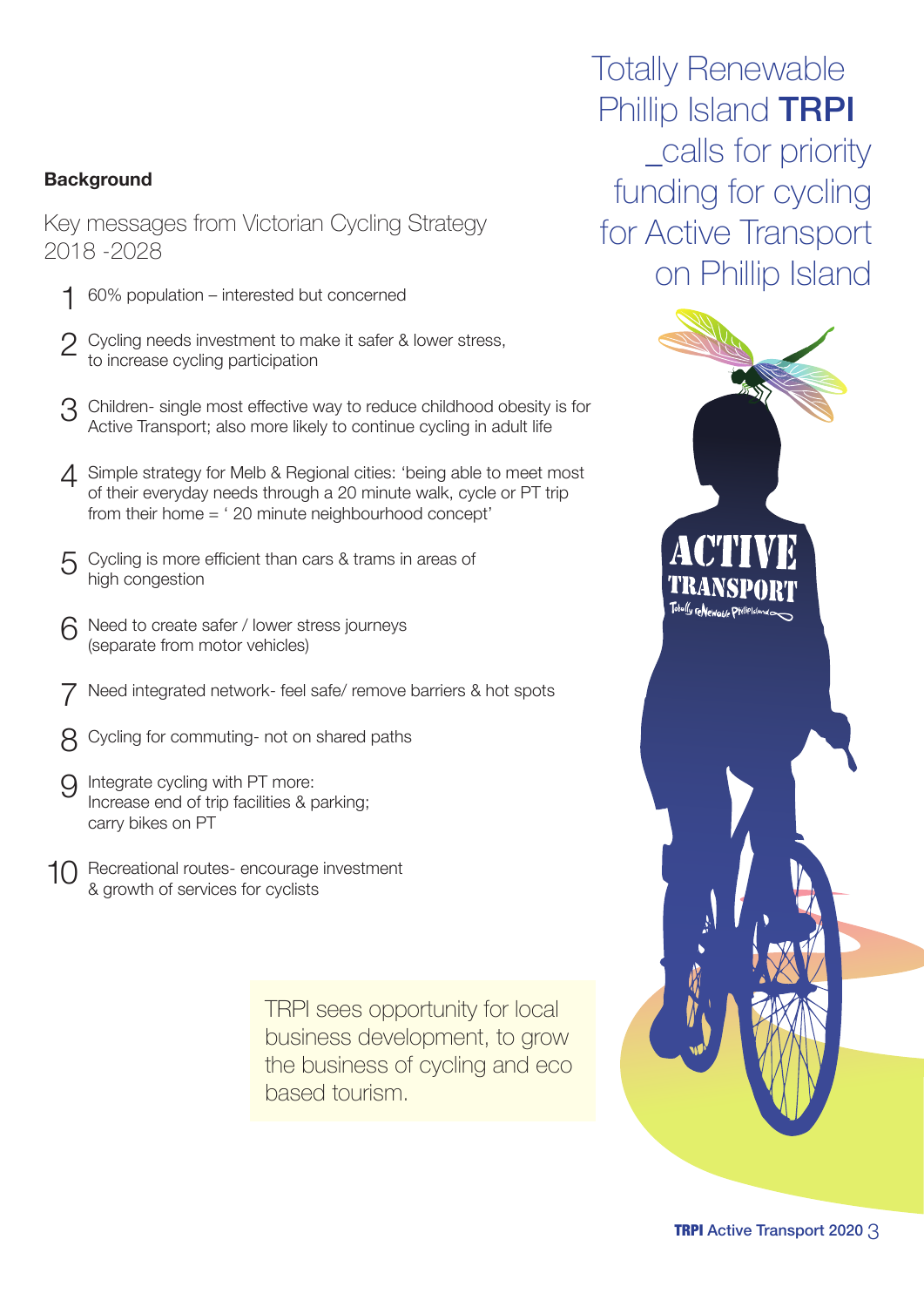Totally Renewable Phillip Island **TRPI** \_calls for priority funding for cycling for Active Transport

# Health benefits of cycling: on Phillip Island A systematic review - main findings

**Article· Literature Review (PDF Available) in Scandinavian Journal of Medicine and Science in Sports 21(4):496-509** 

...the strength of this evidence was strong for fitness benefits, moderate ...the strength of this evidence was strong for fitness benefits, moderate<br>for benefits in cardiovascular risk factors, and inconclusive for all-cause mortality, coronary heart disease morbidity and mortality, cancer risk, and mortality, coronary neart disease morbidity and mortality, cancer risk, and<br>overweight and obesity. While more intervention research is needed to build a solid knowledge base of the health benefits of cycling, the existing evidence reinforces the current efforts to promote cycling as an important contributor for better population health.

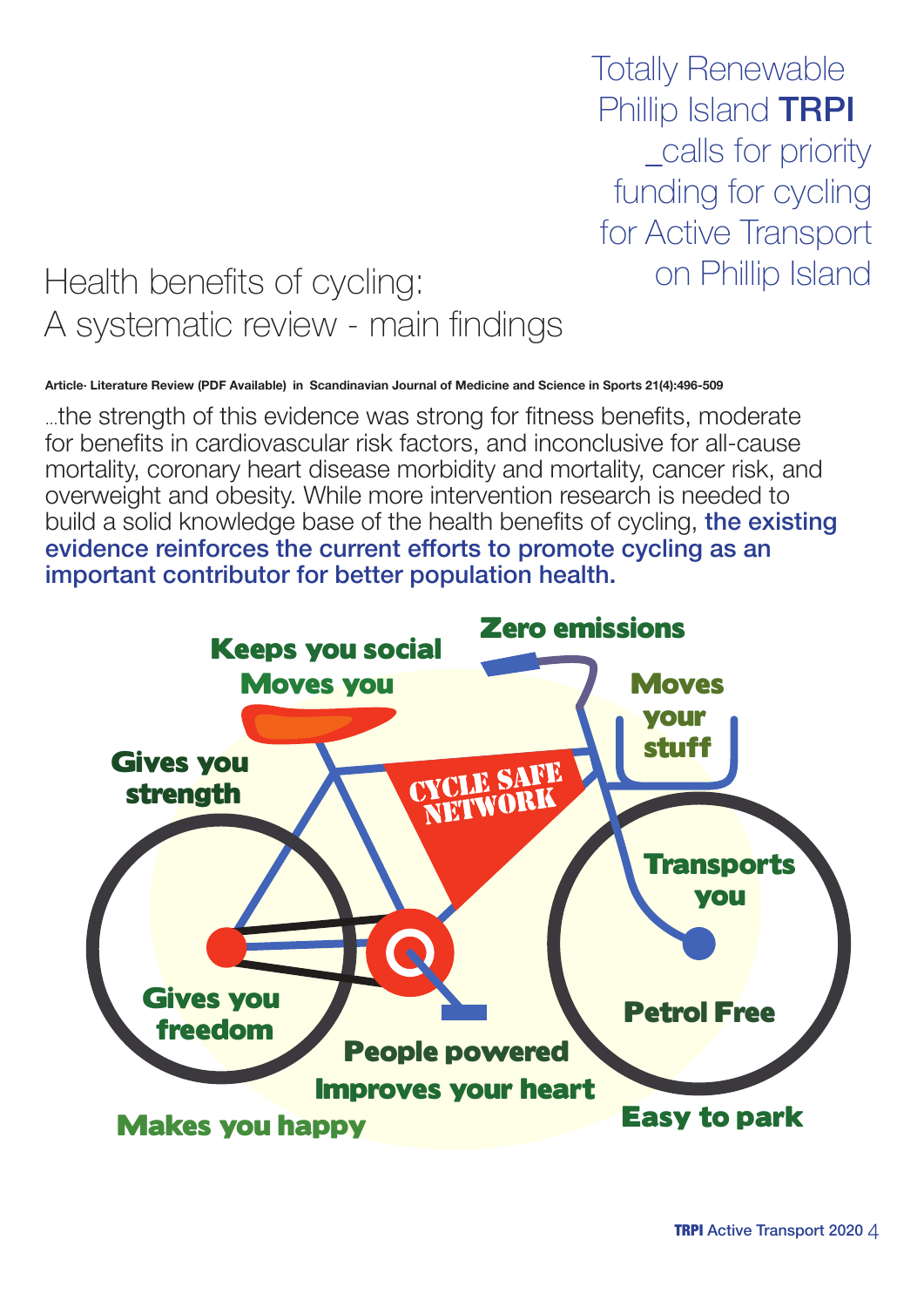### **Current state for those wishing to cycle on Phillip Island**

The Vic Roads **Strategic Cycling Corridor**, is an 'off-road' Shared Path, highly used, along the Phillip Island Rd, from San Remo to Thompson Ave Cowes. The stretch along Surf Beach, as many have said has significant safety issues due to multiple driveways crossing the path. Some riders move onto the road shoulder along that stretch, or go up to The Esplanade and return to the path near Forest Caves. There is a dedicated cycle lane along each side of Thompson Ave from Cowes Rhyll Rd to the Esplanade. The problem with this is that the lanes are behind angled parked cars, making it very unsafe with high levels of car traffic in Cowes, and the speed limit is 60kph.

People also ride on Phillip Island Rd and Back Beach Rd with a good road shoulder and white lane each side/ no bicycle marking.

Along Gap Rd there is a separate off-road and signed 'Shared Path' from Ventnor Beach Rd to Back Beach Rd. Low usage currently. Narrower than usual shared paths.

Cyclists often choose to ride in groups, on less busy roads and at quieter times to stay safe.

### **Accurate data must be the basis of all planning**

The map used in the BCSC Aspirational Pathways Network Plan is **not accurate in the representation of bicycle infrastructure (represented by PBN Network) on Phillip Island** ( Pg 4 Phillip Island/ Aspirational Pathways Network Plan). If this was used as the basis for planning future infrastructure it might explain why there appears to be facilities for cyclists 'on paper' but the reality is seen above, with very few safe routes for cyclists. See the two crucial examples below.

### Re 'off road'/ existing

Along Settlement Rd from Thompson Ave all the way to Red Rocks Rd then the foreshore as / existing/ 'off road'.

There is a footpath along Settlement Rd but no signed Bikeway or Shared Path. After Justice Rd Settlement Rd narrows and there is no continuous footpath, or for part of the previous block due to a property boundary being planted and fenced for part of the length.

### Re 'on road' existing

Capacity on Ventnor Rd from the Nobbies all the way to Rhyll, along the Cowes Rhyll Rd.

This is not accurate. There is minimal road shoulder on many parts of these roads so cyclists effectively ride on the side of the road, or in gravel at the edge. Even experienced riders avoid this road, and inexperienced riders consider it unsafe.

### The PIITS map on page 5 of this report is more accurate

An accurate map is seen in the PIITS document Fig 5.1 Proposed Pedestrian and Cycle Priority Networks (Map fig 5.1). This shows the 'off road' for Settlement Rd and the 'on road' Rhyll to Ventnor as **Proposed not Existing**.

Totally Renewable Phillip Island **TRPI** calls for priority funding for cycling for Active Transport on Phillip Island

# TRANSP Totally reNewable Phillipisland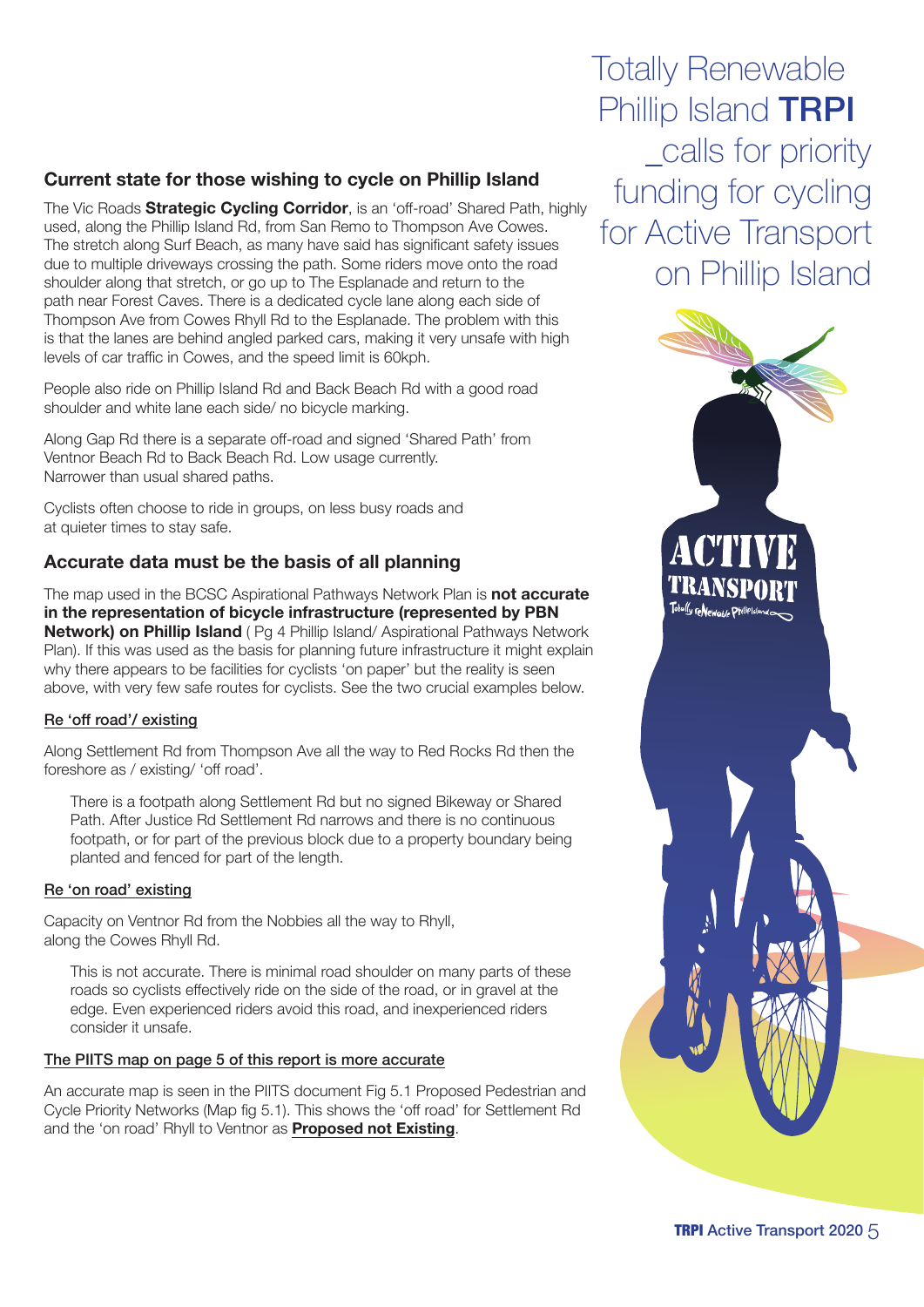## on Phillip Island **Three significant reports to Council & their recommendations**

### Cowes Activity Centre Plan (CAC) 2015

### **4.4 Summary**

Minimal bike culture; school children request improved bike path on Thompson Ave; shared path on Settlement Rd; bike path to Ventnor on foreshore

### Recommendations

- 1 Remove angle parking in Thompson Ave and create new bikeway either side b/w kerb and carpark, from Settlement Rd to Chapel St.
- 2 Shared path along Settlement Rd b/w Seagrove & Coghlan Rd
- 3 Build Ventnor/Cowes/Rhyll northern shore bike trail
- A An Esplanade shared walk/bikeway to allow east/west bike movement across Cowes
- 5 Reduce speed limit to 40 kph

### Promote walking & off-street parking

Numerous recommendations about improving pedestrian safety (including school children) & activity including more walking paths; removal of roundabouts at Settlement /Thompson and Chapel & Thompson and replacement with traffic signals; no cars on Thompson Ave b/w Chapel & the Esplanade, no parking on Esplanade replace with double width footpaths, create a Promenade Walk – allow 2 m path between stone wall from Thompson Ave to Erehwon Point.

The Jetty Triangle has been successfully completed as part of the CAC plan, removing cars & parking from the area in front of the Jetty. It is now a popular high pedestrian and community activity space.

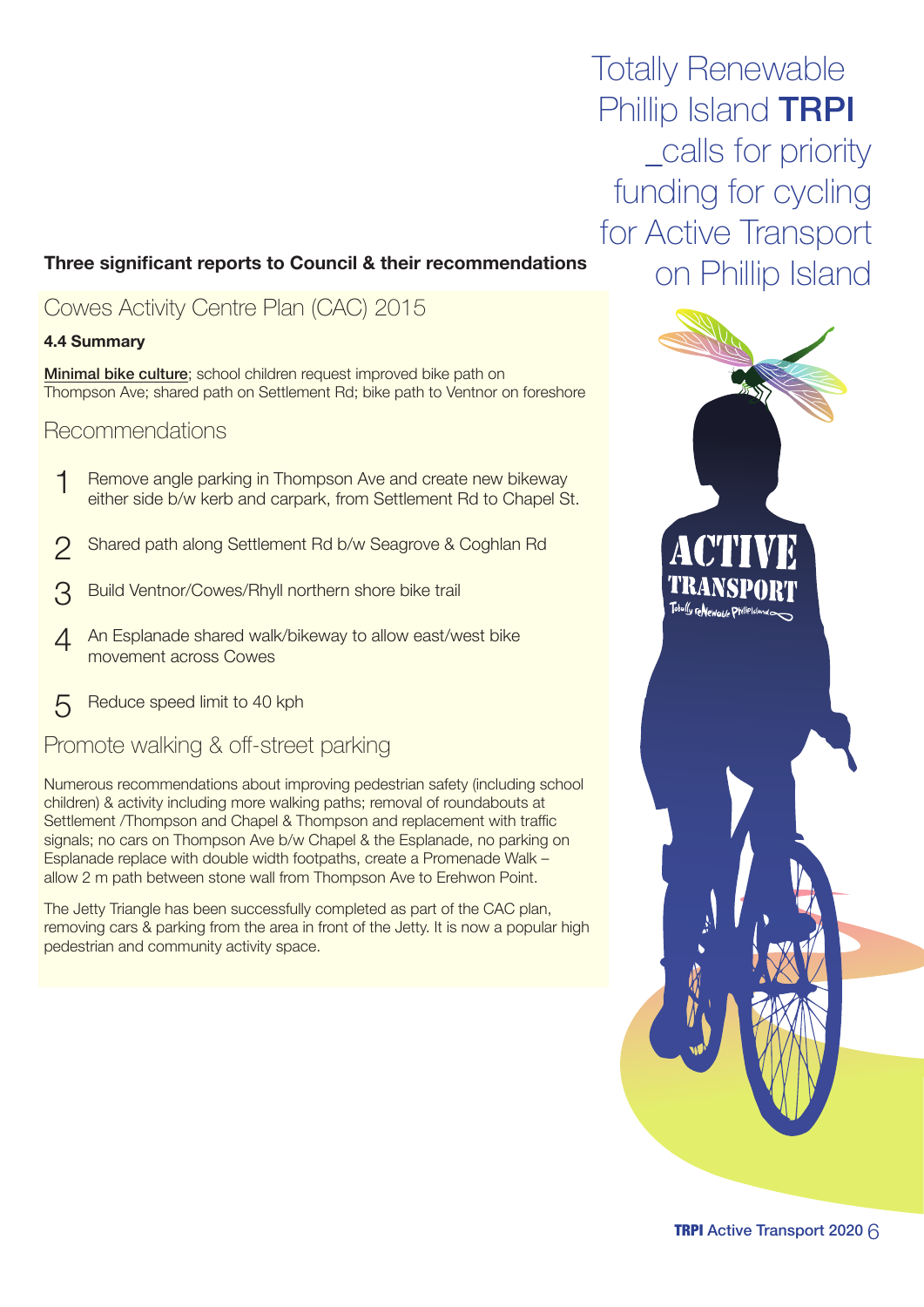### Phillip Island Integrated Transport Study (PIITS) 2014.

This is the community vision for a year-round integrated transport system which has a core objective to reduce the use of private cars and increase PT, walking & cycle.

### Recommended Actions /Short & Medium Term

### **Cycling /Short Term**

- Creation of on & off-road bicycle network within 5kms of each township
- Provide end of trip facilities in townships & at key destinations
- Plan/begin implementation of key recreational routes- access to major attractors & townships
- Develop wayfinding system /support peds & cycle networks

### **Cycle/Medium Term**

- Completion of PBN through creation of on & off-road bicycle paths

### **Networks between townships/ support commuter & recreational cycling**

- New developments need to provide suitable on & off-road bicycle facilities / see guildelines & overall PBN

### **Pedestrian /Short Term**

- Introduce shared zones: Thompson Ave b/w Chapel & The Esplanade in Cowes; The Esplanade b/w Warley Ave & Bass Ave Cowes; (see recommendations for SR)
- Decreased speed limits in Cowes (and San Remo) town centre (changed to 40km in San Remo 2019)
- Improve pedestrian access & amenity in town centres; Develop Pedestrian Priority Network

### **Pedestrian /Medium Term**

- Extend treatments to secondary urban areas: Rhyll, Cape Woolamai, Surf Beach, Sunderland Bay, Smiths Beach, Ventnor, Newhaven



Pathways existing and proposed nformation from PIITS 2014 report odopted by Bass Coast Shire Council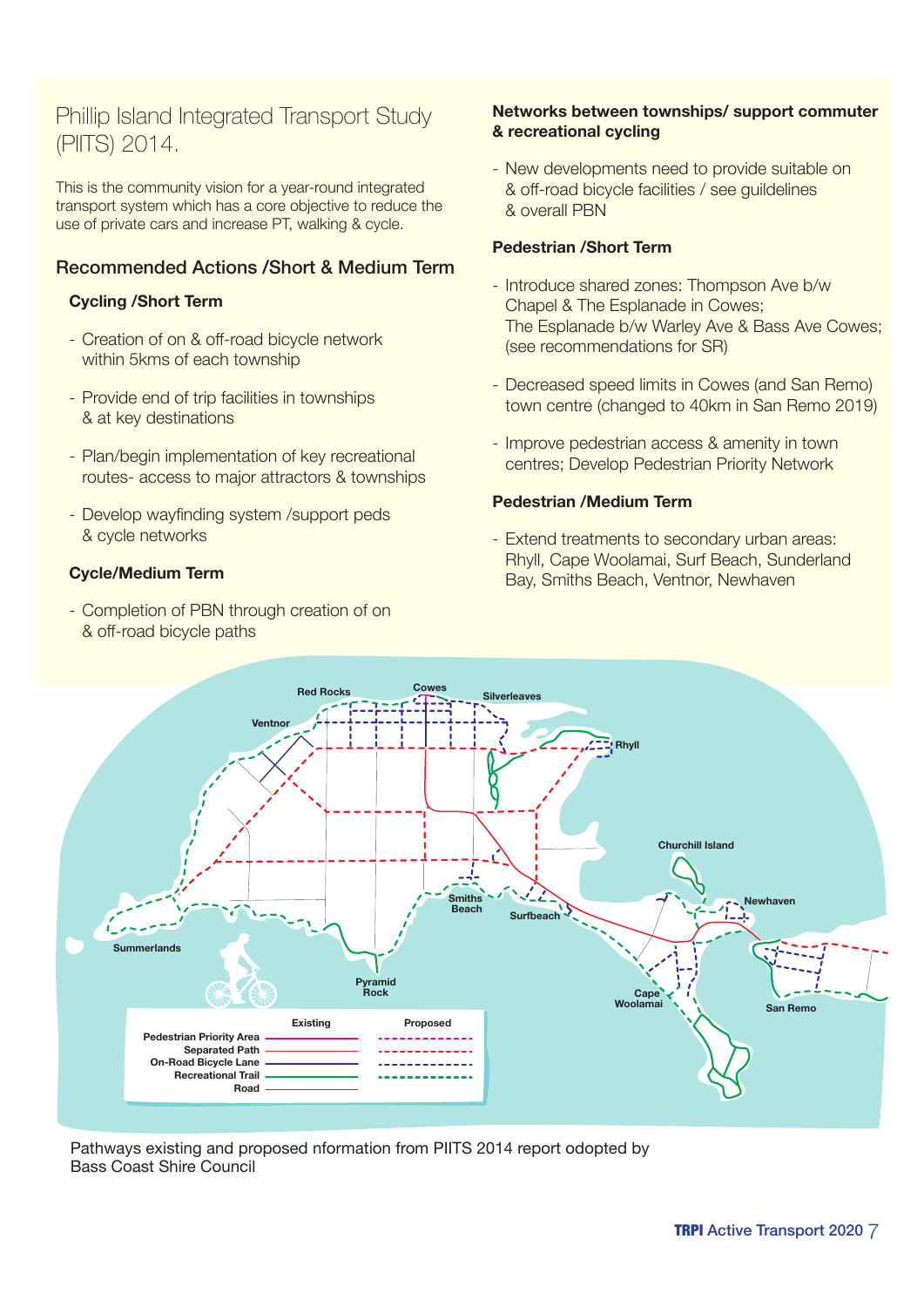### Visitor Economy Strategy (VES) 2016

### Game Changer Project 8

- Develop an "Iconic Walk' coastal, shared trail& dedicated new walking trail infrastructure
- Improved connectivity b/w visitor nodes by bicycle is the key to both achieving the goals of PIITS and being recognised as a sustainable destination

### Bicycle riders recommendations

Phillip Island Cyclists FB Group

**Owen Bentley leader of the group tells us, "the group ride most days, more experienced, faster group, 50 + riders in holiday times"**

### **Place Making**

- Prioritise people not vehicles, eg Olive Justice Place

### 2 **Active Transport/ priority for walking & riding**

- Crossing at intersections/protected bike lanes
- Safe routes to schools (? Coghlan Rd) to encourage kids to walk & ride. Discourage vehicles, eg disabled only parking near schools
- Safe & connected paths from new estates to shops & schools
- Systems Safety/ Protection of Vulnerable Road Users design of intersections, roundabouts, parking, reducing congestion, reducing speed limits, protecting wildlife
- Improve existing paths which are unsafe (eg Surf Beach)
- Tourism Potential- around the island bike/walk track. Link existing paths, Extend the George Bass trail & improve it for riders

Enhance Phillip Island's eco tourism potential with safe paths for cycling

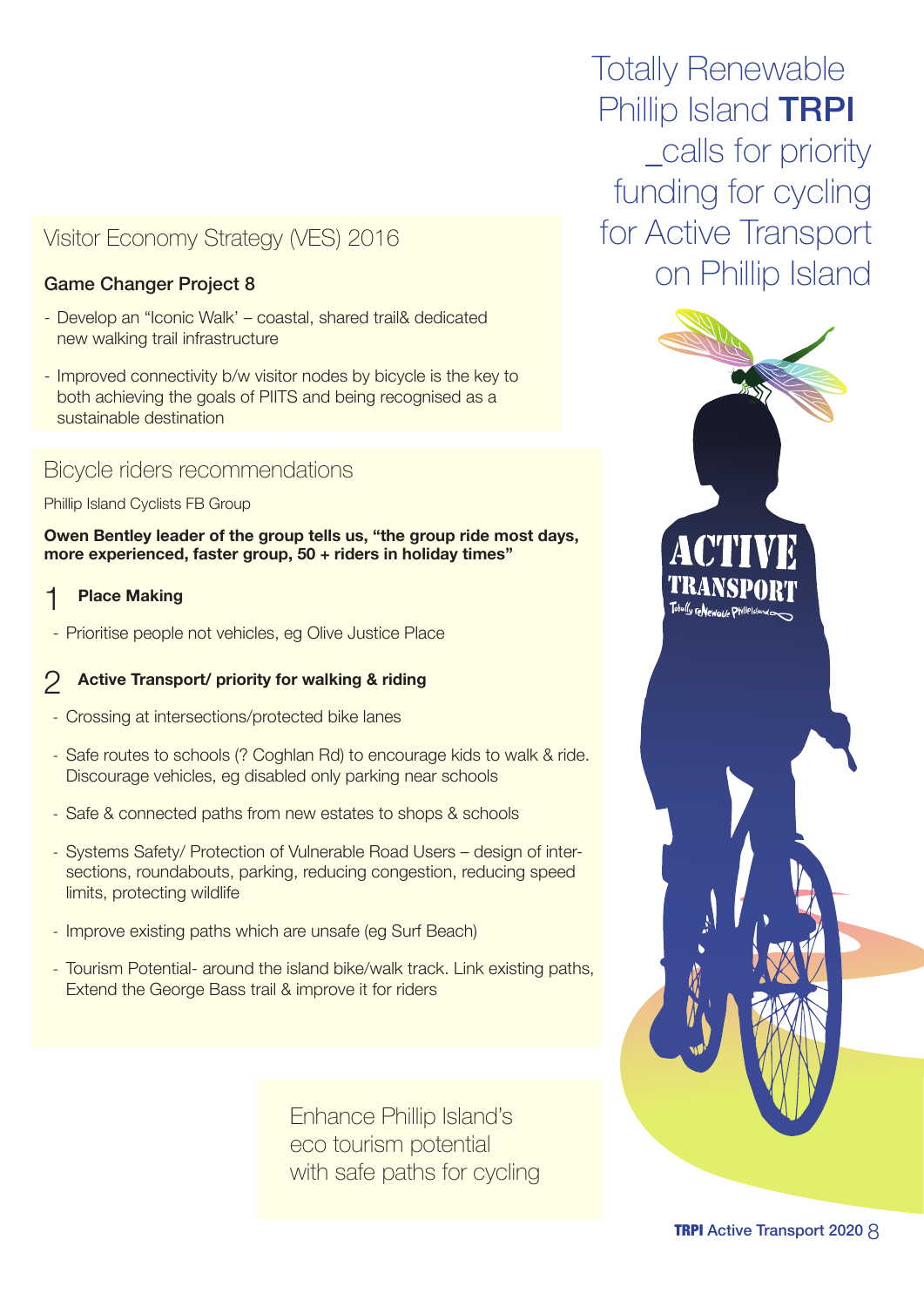### Members of the Bicycle Users Group (BUGS)

50 + members, mature & less experienced riders, Wednesday & Sunday rides

### Don Turner, Ken Ball, Ruth Scott sent these comments.

### Current situation

### **Good for cycling**

**2 good roads with wide shoulders:** Phillip Island Rd & Back Beach Rd

**Problems with Pathways**

**San Remo to Anderson pathway, one steep section,** poor design, heavily criticised by cyclists.

**San Remo to Cowes**- offshoots that don't go anywhere

### Recommendations:

- 1 Roads to Ventnor & Rhyll need wider shoulders
- 2 Reduce speed limits less than 100kph (80 or 75 better), no roads are good enough for 100kph
- 3 More signage- speed limits, cyclists, wildlifeenforce speed limits
- **1** Join existing pathways eg at The Maze to the PINP trail through reserve at Five Ways/Phillip Island Rd ( which then can link to Smiths Beach Rd)
- 5 Increase safe travel to schools- path to Catholic Primary School in Cowes Rhyll Rd
- 6 Complete the path from Shearwater Estate to Cowes Primary School
- Complete the Cowes to Rhyll off road path
- 8 Look for solution to pathway on Coghlan Rd (significant vegetation)

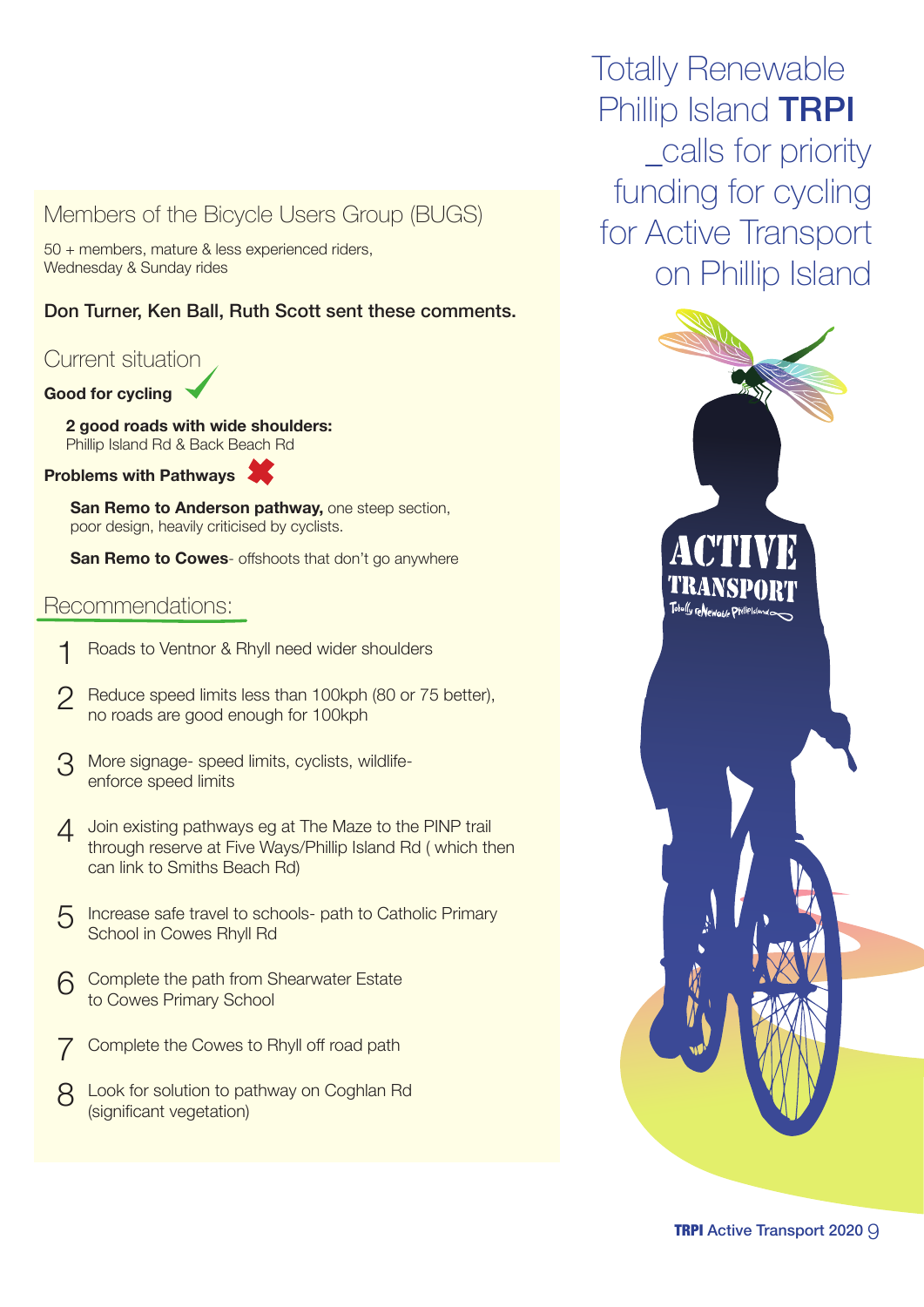Since Covid 19, we have had 50% increase in business!

BICYCLE REPAIRMAN / Wayne Foster, Cowes responded to TRPI Survey of Businesses hiring & selling Electric Bikes on Phillip Island, *plus general comments*.

**Wayne Foster** sells new bikes, including E Bikes, also repairs and will assemble bikes purchased elsewhere. He rides his own bike for transport, sport and recreation. In business for 5 years.

**Locals:** Low level of interest in E Bikes: Older, ride for recreation and vacation; Younger, transit around the Island.

**What gives a good experience for an E Bike rider?** Reliable, easy to use, light weight (cheaper ones are heavy), good battery range of 100kms

### **Do they get this on Phillip Island?**

Bike path network on the east, also Churchill Island, Surf Beach -Esplanade when quiet; nothing to the west of Cowes. Need a path to Penguins. Not safe on Coghlan Rd.

### **What is needed to increase E Bike uptake?**

Acceptable entry point price. Improved conditions for bikes generally. \$1,000 Price Point- shorter trips/ ½ way to Wonthaggi. \$3,000 better motor, battery & quality.

### **IMPROVED CONDITIONS for CYCLISTS**

- 1 **Road is for Sharing** message to all in the community, start in schools
- 2 **Improved infrastructure**, & focus on danger points
- 3 **Don't impose things**/ mandatory eg' if there is a bike path, don't ride on road'
- 4 **Needs to be a shift in % spent on bike infrastructure**: day & age of renewables /sustainability; short trips – mode of transport. Prepare for the uptake of E Bikes/ great as commuter bike and need to be able to be used as a standard bike as well if battery goes flat
- 5 '**Park your bike**' facilities, eg build into new buildings, more at bus interchange, make it **obvious**/ make it a **priority**
- 6 **Multimode transport**/ bike racks on front of buses/great idea

Totally Renewable Phillip Island **TRPI** \_calls for priority funding for cycling for Active Transport on Phillip Island

# TRANS Totally reNewcate Dhillipista